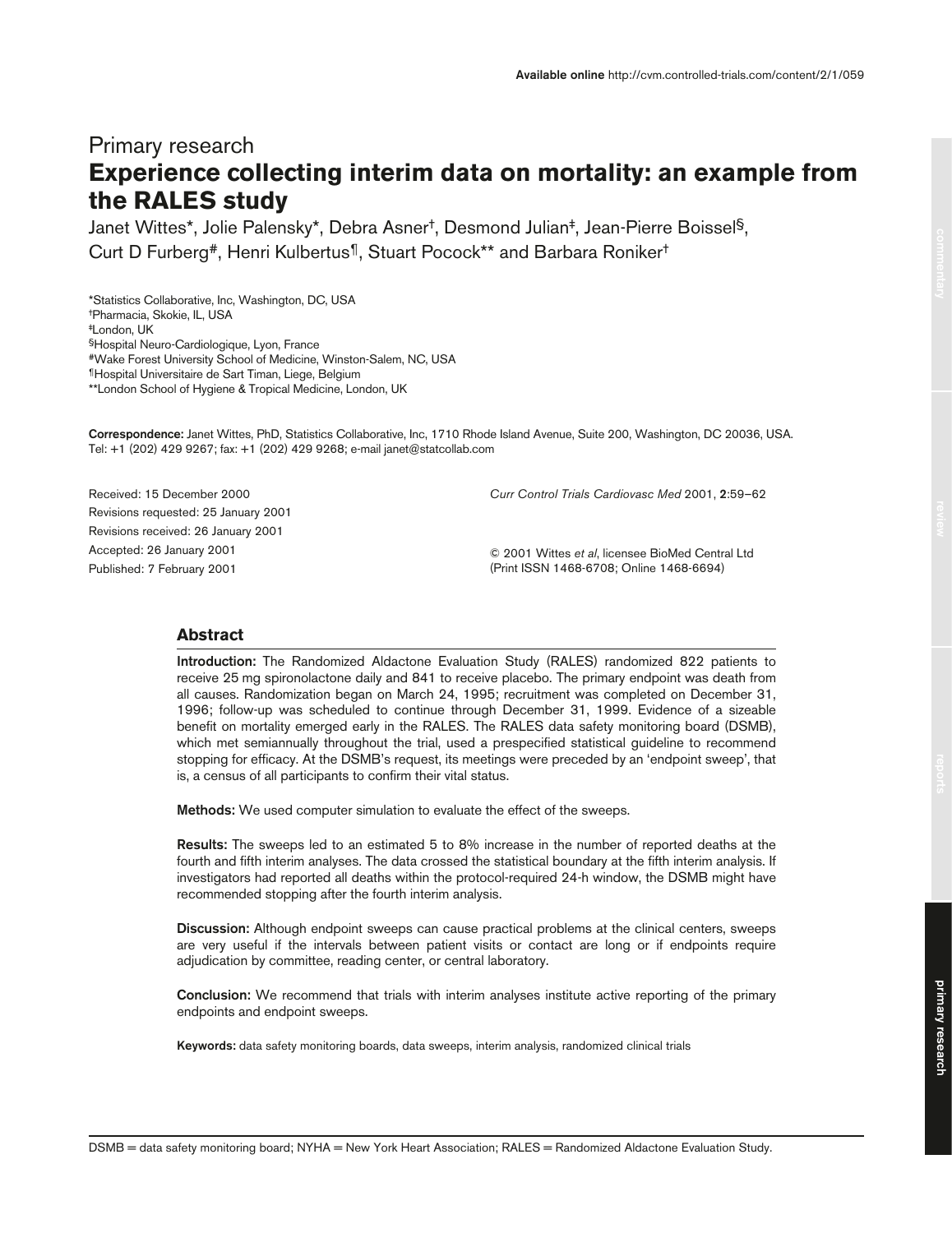# **Introduction**

In randomized multicenter clinical trials monitored by an independent Data and Safety Monitoring Board (DSMB) charged with periodic evaluation of safety and efficacy, the data available for review typically include fewer events than have actually occurred when the database is closed. The discrepancies arise from either a failure of the investigators to report events soon after they occur or a failure of the adjudication committees to classify events quickly. This paper deals with an example of delays in reporting.

Many DSMBs prefer to review timely and relatively complete, but unaudited, data rather than fully audited, incomplete data, because delays in reporting endpoints may lead to unacceptable tardiness in identifying effects of therapy [1]. Some authors [2] contend that in well-run trials, late reporting occurs only infrequently. However, our experience indicates that even well-conducted long-term double-blind multicenter trials, particularly ones conducted internationally, often report many endpoints weeks or even months after they occur. Late reporting is common even when death is the primary endpoint. This problem leads to serious uncertainty in interim analysis if the follow-up is not equally intense in each of the various treatment arms. Because late reporting of the primary endpoint can distort the estimated effect of therapy, some clinical trialists perform an 'endpoint sweep', that is, a census of all participants to confirm the status of the primary endpoint, prior to each DSMB meeting [3]. Such sweeps are especially useful if the intervals between patient visits or contact are long or if endpoints require adjudication by committee, reading center, or central laboratory.

The Randomized Aldactone Evaluation Study (RALES) [4], a 195-center double-blind randomized clinical trial, randomized 822 patients to receive 25 mg spironolactone daily and 841 to receive placebo. The primary endpoint was death from all causes. Scheduled length of follow-up ranged between 3 and 4.5 years. The DSMB for the RALES met twice yearly to review safety and efficacy. Evidence of a sizeable benefit on mortality emerged early in the trial (see Table 1, Look no.1). The protocol specified that the investigator should report a death within 24 h after its occurrence. Because the interval between protocolspecified visits was every 3 months through 1 year of study follow-up and every 6 months thereafter, the DSMB suspected that there was a delay in reporting deaths. It therefore asked the sponsor to confirm the vital status of participants 2 years after the first patient was randomized. Consequently, the sponsor asked all investigators to confirm the vital status of each of their participants on 31 December 1997 and again on 30 June 1998.

This paper describes the interim monitoring plan used in the RALES and the conduct of the endpoint sweeps. We show that these sweeps led to a 5 to 8% increase in deaths reported during the trial.

#### **Methods**

The RALES investigators randomized 1663 people with class III or IV heart failure on the scale of the New York Heart Association (NYHA) to receive spironolactone or placebo. Randomization began on 24 March 1995. Each participant was followed from randomization until the study's common closing date, which was planned to be December 31, 1999, but actually occurred on August 24, 1998. The study was designed with 80% power to detect a 17% reduction in mortality, assuming some noncompliance with study medication and complete ascertainment of vital status. The secondary endpoints were cardiac mortality, hospitalization for cardiac causes, the composite of cardiac death or cardiac hospitalization, and change in class of heart failure on the NYHA scale. Pitt *et al* [4] describe the protocol, the dosing scheme, and the results; here we focus on the planning and execution of the interim analyses.

Protocol-defined visits occurred at weeks 0, 4, 8, and 12; at months 3, 6, 9, and 12; and then every 6 months until the common close of the study. Investigators were to report deaths within 24 h of discovery. Originally, the trial was to continue until 540 deaths had occurred in the placebo group. The sponsor amended the protocol in March 1996 to continue randomizing until reaching a sample size of 2500 patients or until 31 December 1996, whichever occurred sooner. This change implied that the last patient randomized would be followed for 36 months unless the trial stopped early.

The DSMB, which was composed of three cardiologists (DJ, chair; J-P B, HK), a cardiovascular epidemiologist, (CF), and a statistician (SP), met semiannually throughout the trial to review data relating to safety and efficacy. Spironolactone, which has been in use since 1960, has a well-known adverse event profile. The most common adverse events are gynecomastia and other feminizing symptoms in males. The most serious expected adverse event associated with the use of spironolactone is hyperkalemia, because the drug acts as a potassium-sparing diuretic.

The board monitored mortality with a statistical guideline for stopping based on a Lan–DeMets [5] use function and an O'Brien–Fleming boundary [6] for efficacy at a two-sided  $\alpha$ level of 0.05. It did not specify a formal boundary for safety, relying instead on its collective judgment to recommend early termination if spironolactone showed a net adverse effect. The board unblinded itself regarding the treatment code on 24 August 1996, its first planned interim analysis.

At the board's third interim analysis meeting, on 25 August 1997, the prespecified critical z-value for declaring efficacy of the drug was 3.67 (two-sided  $P = 0.00024$ ); the observed relative risk was 0.80 with a z-value of 2.55 (two-sided  $P = 0.011$ ), insufficient evidence to stop the trial. The board members were concerned that some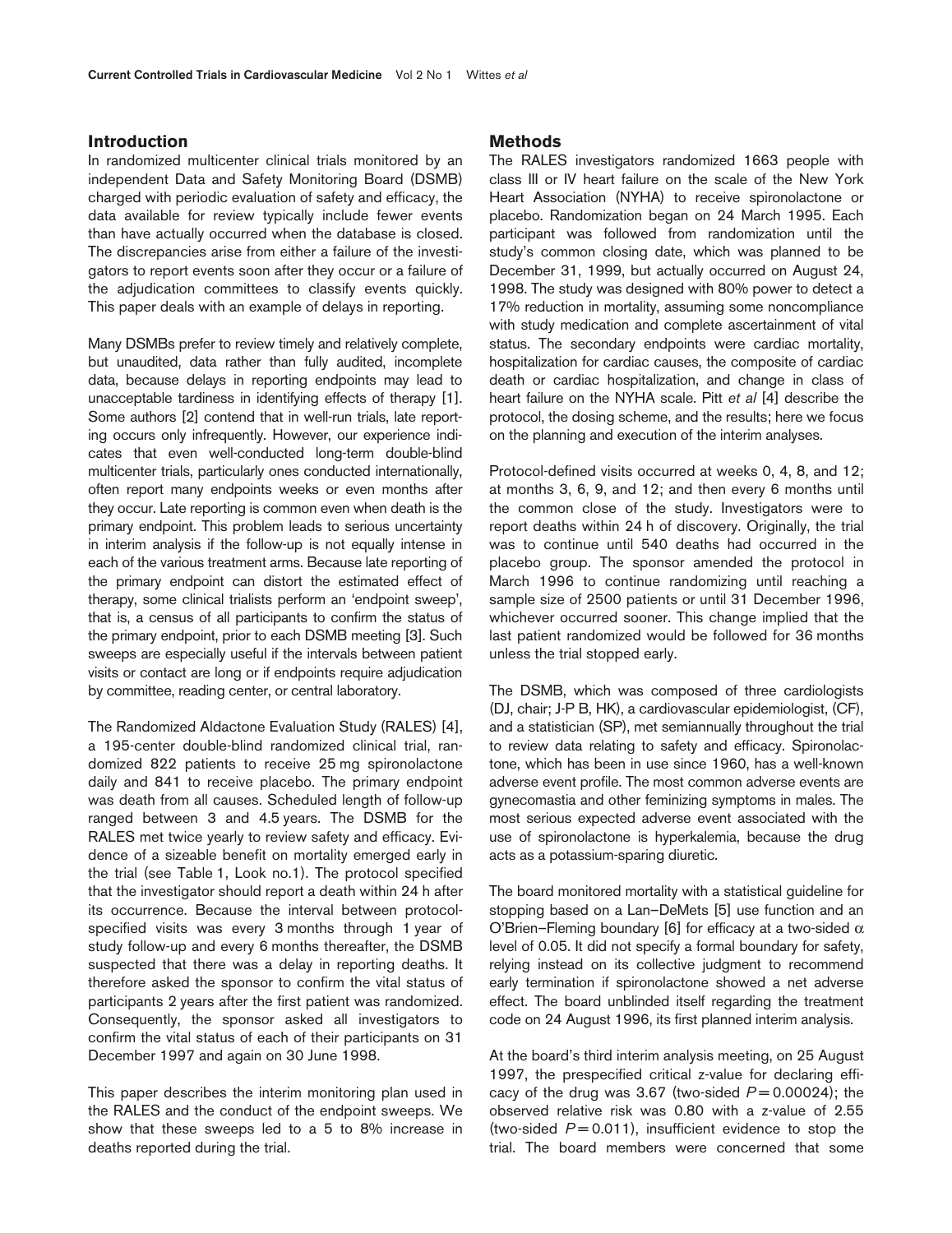#### **Table1**

# Observed Data Meeting Estimated z-value Observed Look cutoff date Placebo Treatment Relative information *P*  no. (d-mo-y) (d-mo-y) deaths deaths risk time\* Critical Observed (two-sided) Interim analysis cut-offs with the sweeps as they occurred 1 09-8-96 24-8-96 70 52 0.76 0.12 6.38 1.58 0.11 2 10-3-97 17-3-97 136 109 0.83 0.24 4.43 1.69 0.092 3 14-8-97 25-8-97 224 175 0.80 0.34 3.67 2.55 0.011 4 26-3-98 30-3-98 304 241 0.81 0.48 3.04 3.02 0.0026 5 14-8-98 24-8-98 351 269 0.78 0.57 2.79 3.75 0.00018 Estimated interim analysis cutoffs without the sweeps† 4a 26-3-98 30-3-98 281 222 0.81 0.45 3.16 2.93 0.0034 (275–289) (214–228) (0.76–0.85) (2.33–3.69) 5a 14-8-98 24-8-98 333 256 0.79 0.55 2.81 3.59 0.00034 (325–341) (248–264) (0.74–0.83) (2.87–4.33) Interim analysis cutoffs that would have occurred if we had known the true numbers and times of deaths 1b 09-8-96 24-8-96 81 59 0.75 0.14 5.88 1.80 0.072 2b 10-3-97 17-3-97 189 140 0.76 0.26 4.24 2.75 0.0060 3b 14-8-97 25-8-97 257 201 0.80 0.38 3.46 2.82 0.0048 4b 26-3-98 30-3-98 330 254 0.79 0.51 2.95 3.56 0.00038 5b 14-8-98 24-8-98 383 283 0.76 0.60 2.72 4.46 0.000008

#### **Randomized Aldactone Evaluation Study (RALES) comparing spironolactone to placebo: observed and projected number of deaths and summary statistics at the interim analyses**

This three-panel table shows (a) the data observed in the RALES trial at each of the five interim analyses; (b) simulated data for the fourth and fifth interim analysis had the sweeps not occurred; and (c) the data that would have been observed had all the deaths been reported within 24 h of their occurrence, as specified by the protocol. \*No. of events that have occurred divided by the no. of events that will occur up to the planned end of the trial. Because the number of events that will occur is unknown at the time of a DSMB meeting, one must estimate it on the basis of data observed thus far and assumptions made about the future. †Observed values are median number of events (in 1000 simulated iterations of the trial), with ranges shown in parentheses. The 1000 iterations of the simulation assuming neither sweep showed a probablility of 18% and 100% that the data would have first crossed the prespecified stopping boundary at the fourth and fifth interim analyses, respectively. These numbers refer to looks 4a and 5a (data not shown).

deaths might remain unreported, especially among the patients who were lost to follow-up and those who had not come to their 12-month visit. Given the strong trends in the data and the consistent patterns observed across subgroups of interest, the board suspected that the data would cross the prespecified stopping boundary before the planned end of the study. To avoid crossing the statistical boundary with uncertainty remaining about the number of unreported deaths, the board requested that each investigator provide a census of vital status as of 31 December 1997. In order not to alert the sponsor or investigators that the data were showing a strong trend, the board worded its request in terms of the need for a 'standard two-year' accounting of data. At the DSMB meeting in March 1998, after the 'sweep', the Board announced it found the process so valuable that it requested sweeps prior to each subsequent meeting. Because the board recommended stopping early, the study had only one additional sweep of deaths.

We used computer stimulation to evaluate the effect of the sweeps. We assumed that the patterns observed up to August 1998 would have persisted throughout the study and simulated 1000 replications of a RALES trial under these assumptions.

# **Results**

The RALES showed fewer deaths on spironolactone than on placebo throughout the entire course of the study. The relative risk of mortality remained close to 0.80 (see Table 1).

At the fifth interim analysis, in August 1998, 620 deaths were reported. Assuming the protocol-projected mortality rates, 1080 deaths would be expected at the planned end of the study, yielding an estimated 'information time' of 620/1080 or 0.57. The actual number of deaths that would have occurred had the study continued to its planned end was of course unknowable; therefore, the statistical center (JP, JW) provided a range of projected number of deaths to examine the results' sensitivity to the assumptions. The range, from 518 to 648, corresponded to a range of critical z-values from 2.70 to 3.08. The observed z-value of 3.75 was greater than the z-value for any of the projected number of deaths. Therefore, even if the projection of 1080 were incorrect, the data would have crossed the formal statistical boundary for efficacy.

The DSMB recommended termination of the study on 24 August 1998, when a total of 620 deaths had been reported: 351 in the placebo group and 269 in the spironolactone group. The chair of the study and the